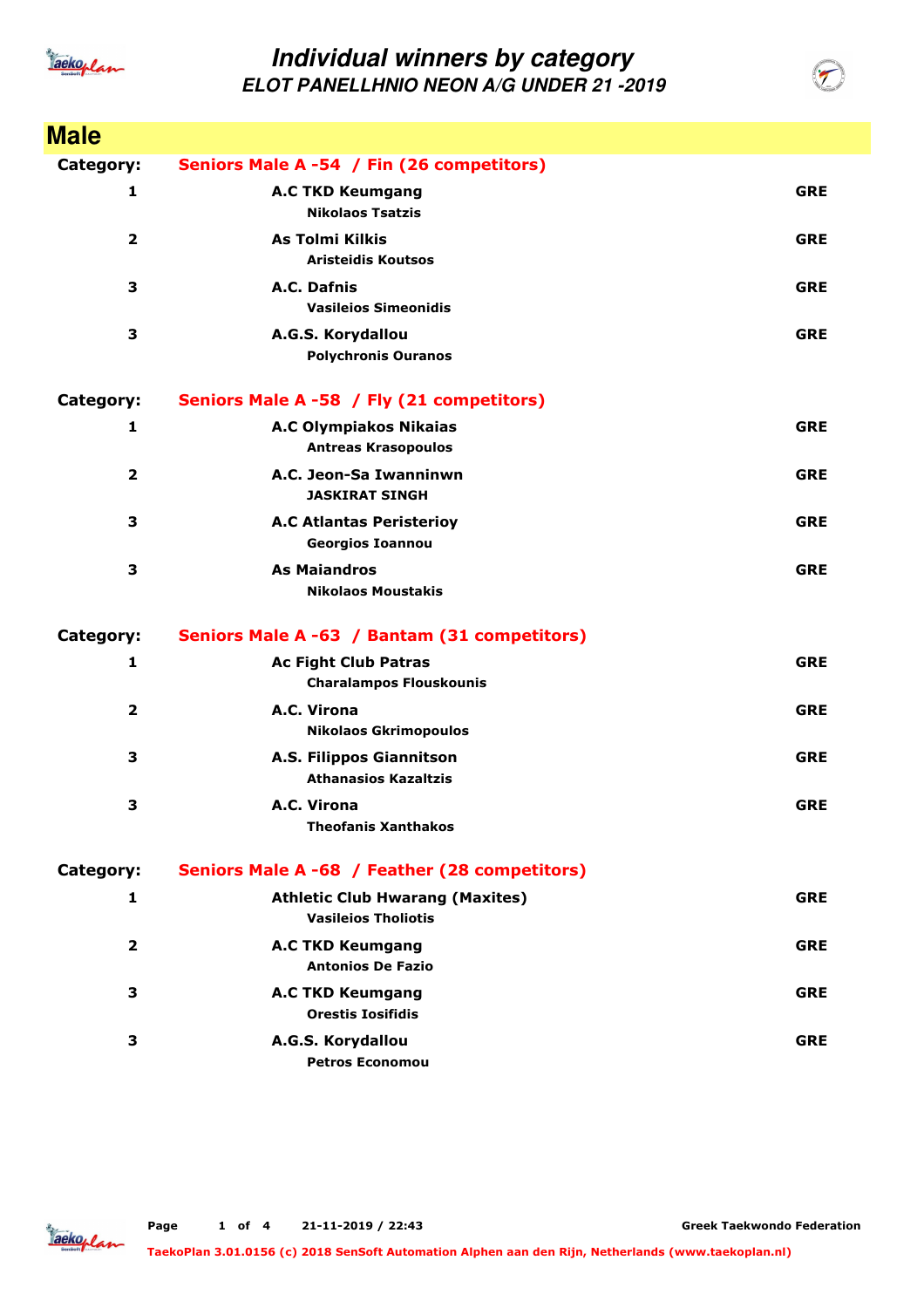

| <b>Male</b>             |                                                           |            |
|-------------------------|-----------------------------------------------------------|------------|
| Category:               | Seniors Male A -74 / Light (16 competitors)               |            |
| 1                       | A.S. Taekwondo Menemenis<br><b>Ilias Sotiriadis</b>       | <b>GRE</b> |
| $\overline{\mathbf{2}}$ | Gaia Ac<br><b>Stavros Tsipounis</b>                       | <b>GRE</b> |
| 3                       | <b>A.C Ekrixi Patrwn</b><br><b>Sotirios Michopoulos</b>   | <b>GRE</b> |
| 3                       | Ac Taekwondo 'doxa' Patras<br><b>Christos Goules</b>      | <b>GRE</b> |
| Category:               | Seniors Male A -80 / Welter (16 competitors)              |            |
| 1                       | <b>Polydamas Triandrias</b><br><b>Dimitris Peltekis</b>   | <b>GRE</b> |
| $\overline{\mathbf{2}}$ | <b>A.C Theagenis Kallitheas</b><br><b>Vyronas Leka</b>    | <b>GRE</b> |
| 3                       | <b>A.C Elefsinas</b><br><b>Panagiotis Klironomos</b>      | <b>GRE</b> |
| 3                       | As TKD Elpides Kaisarianis<br><b>Kostantinos Tsakalis</b> | <b>GRE</b> |
| Category:               | Seniors Male A -87 / Middle (9 competitors)               |            |
| 1                       | A.C Astrapi Patrwn<br><b>Antonios Panopoulos</b>          | <b>GRE</b> |
| 2                       | A.C. TKD Arion 2005<br><b>Georgios Zikas</b>              | <b>GRE</b> |
| 3                       | Ac Kolonou Alaiskas Team<br><b>Apostolos Taramas</b>      | <b>GRE</b> |
| 3                       | A.S. Maxites Thessalonikis<br><b>Savvas Tsaptsidis</b>    | <b>GRE</b> |
| Category:               | Seniors Male A +87 / Heavy (5 competitors)                |            |
| 1                       | A.S. Kaisarianis<br><b>DIMITRIOS BOUTSIARAKOS</b>         | <b>GRE</b> |
| $\overline{2}$          | <b>A.C Ekrixi Patrwn</b><br>Nikolaos Kalkanis             | <b>GRE</b> |
| 3                       | <b>G.A.S. Stoxos</b><br><b>Spyridon Kostopoulos</b>       | <b>GRE</b> |
| 3                       | A.C Astrapi Patrwn<br><b>Panagiotis Stathatos</b>         | <b>GRE</b> |

**Greek Taekwondo Federation**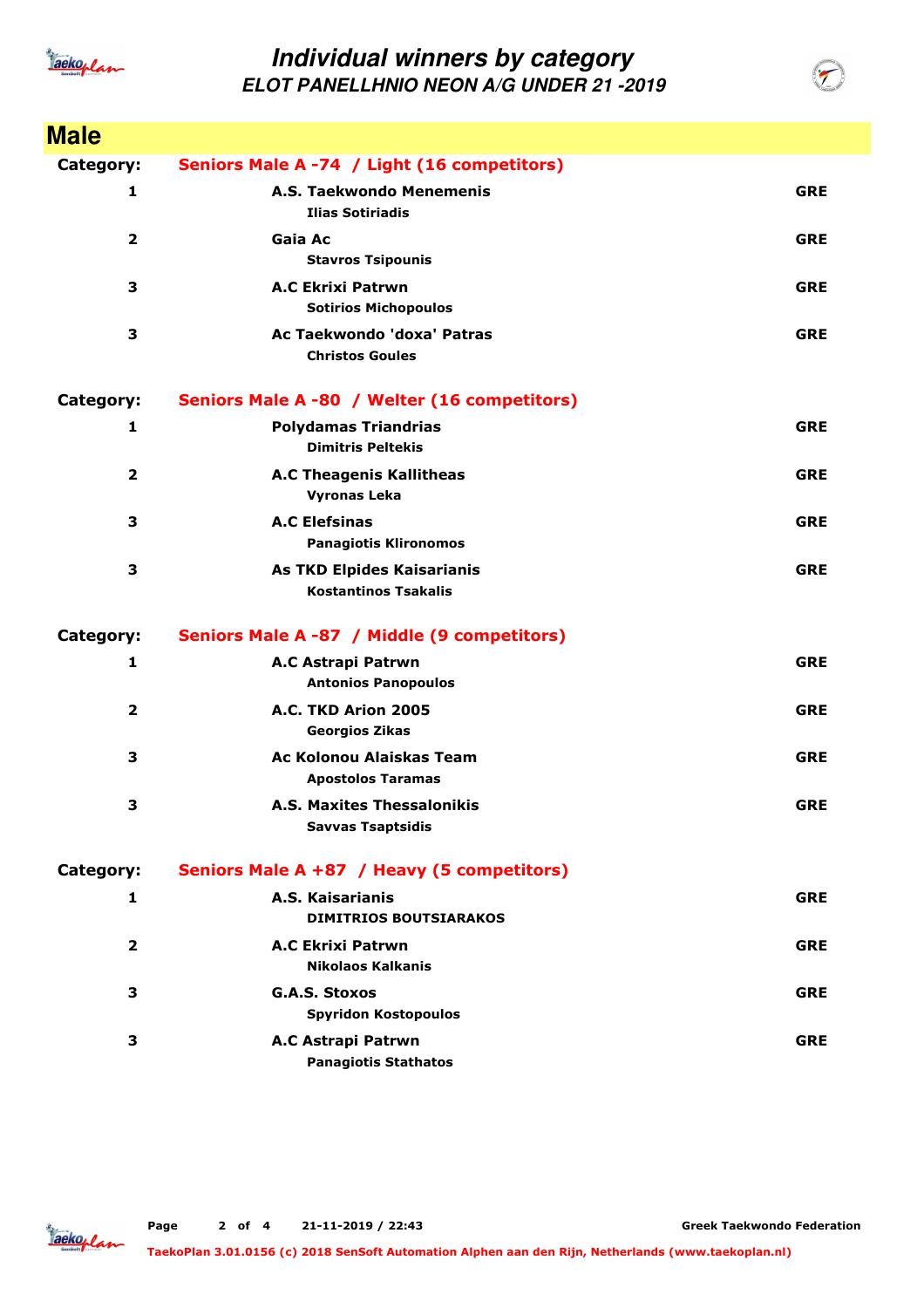

| <b>Female</b>           |                                                                 |            |
|-------------------------|-----------------------------------------------------------------|------------|
| Category:               | Seniors Female A -46 / Fin (12 competitors)                     |            |
| 1                       | A.C. Aiantas Agiou Dimitriou<br><b>Evlampia Pappa</b>           | <b>GRE</b> |
| $\overline{2}$          | <b>A.C Atlantas Peristerioy</b><br><b>Maria Fevga</b>           | <b>GRE</b> |
| 3                       | A.C Taekwondo WTF Ioanninon<br>Eirini-Christina Tzima           | <b>GRE</b> |
| 3                       | Panathlitikos Omilos 'neas Amplianis'<br><b>Nefeli Stamelou</b> | <b>GRE</b> |
| Category:               | Seniors Female A -49 / Fly (12 competitors)                     |            |
| 1                       | <b>A.C Atlantas Peristerioy</b><br><b>Marina Kontou</b>         | <b>GRE</b> |
| $\overline{\mathbf{2}}$ | <b>Ac TKD Kyparissia</b><br>Anna Giakoumopoulou                 | <b>GRE</b> |
| 3                       | A.C. Virona<br>Ioanna Kalamara                                  | <b>GRE</b> |
| 3                       | A.C. Aiantas Agiou Dimitriou<br>Vasiliki Riga                   | <b>GRE</b> |
| Category:               | Seniors Female A -53 / Bantam (12 competitors)                  |            |
| 1                       | <b>A.S.N.Ionias Attikis</b><br>Kalliopi Koutroumpi              | <b>GRE</b> |
| $\overline{\mathbf{2}}$ | <b>Soat Trikalon</b><br>Paraskevi Paitaridou                    | <b>GRE</b> |
| 3                       | As Albatros<br>Smaragda Panagiotidou                            | <b>GRE</b> |
| з                       | <b>As Attikh Dynamh Sepolion</b><br>Aggeliki Kolokotsiou        | <b>GRE</b> |
| Category:               | Seniors Female A -57 / Feather (14 competitors)                 |            |
| 1                       | A.C. Dias Larissas<br><b>Faidra Kalteki</b>                     | <b>GRE</b> |
| $\overline{\mathbf{2}}$ | As Thiseas Aitoloakarnanias<br><b>Romalea Mesindianou</b>       | <b>GRE</b> |
| 3                       | A.S. Ifaistos<br><b>Maria Chalkidou</b>                         | <b>GRE</b> |
| 3                       | <b>Ac Nikh Paianias Glikon Neron</b><br>Athina Makrygianni      | <b>GRE</b> |